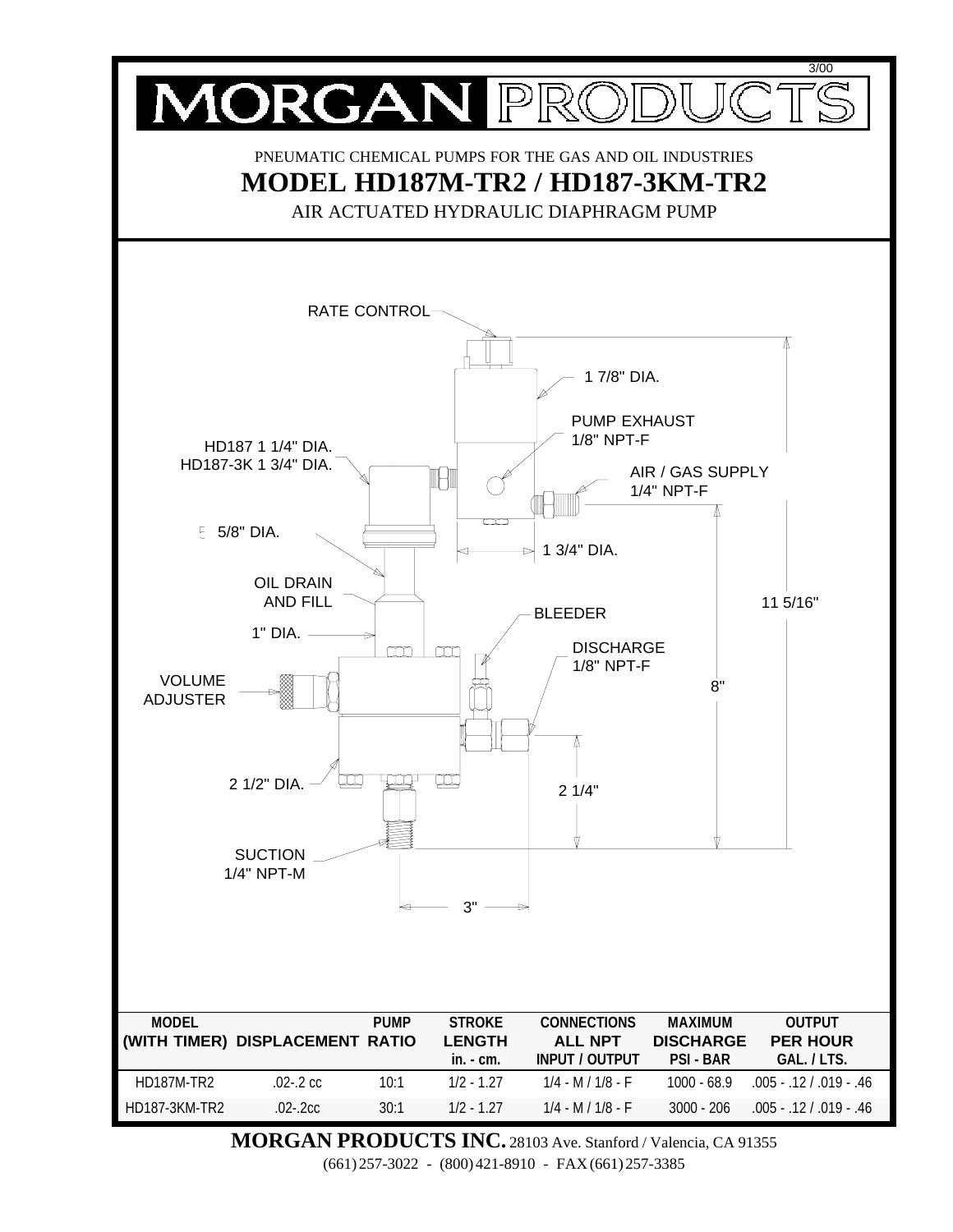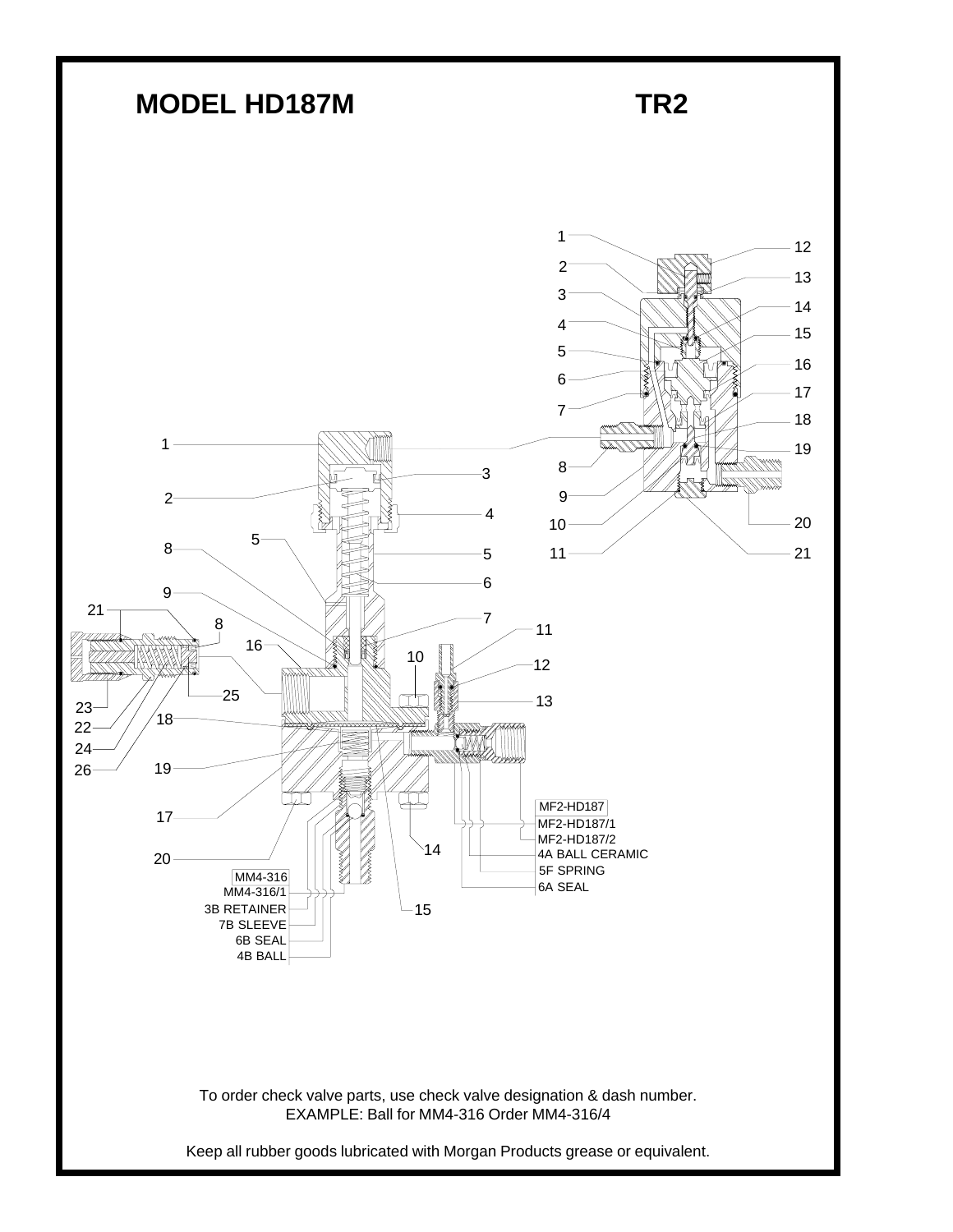## **MODEL HD187M PARTS LIST**

| $\overline{NO}$ | <b>NAME</b>              | PART NO.                    | <b>MODEL</b>     |
|-----------------|--------------------------|-----------------------------|------------------|
| 1               | Air Chamber              | HD187M-4                    | <b>HD187M</b>    |
|                 |                          | HD187-3KM-4                 | HD187-3KM        |
| $\overline{2}$  | <b>Piston Plunger</b>    | HD187-15                    | <b>HD187M</b>    |
| n/s             | Piston                   | 100-8                       | <b>HD187-3KM</b> |
| n/s             | Plunger                  | HD187-3K-15                 | <b>HD187-3KM</b> |
| n/s             | Piston Locknut           | $100 - 7$                   | <b>HD187-3KM</b> |
| n/s             | O-Ring Seal              | $\star$<br>100-11           | <b>HD187-3KM</b> |
| 3               | <b>Piston Seal</b>       | HD187-9                     | <b>HD187M</b>    |
|                 |                          | 100-9                       | HD187-3KM        |
| 4               | <b>Air Chamber Ring</b>  | $50 - 5$                    | <b>HD187M</b>    |
|                 |                          | 100-5                       | HD187-3KM        |
| $\overline{5}$  | <b>Oiler Housing</b>     | HD187-14                    | <b>HD187M</b>    |
|                 |                          | HD187-3K-14                 | <b>HD187-3KM</b> |
| 6               | <b>Return Spring</b>     | $50-13$                     | <b>HD187M</b>    |
|                 |                          | 100-13                      | HD187-3KM        |
| $\overline{1}$  | <b>Back Up Ring</b>      | $HD187-19+*$                | <b>ALL</b>       |
| 8               | Pressure Seal            | $\overline{HD187-20+^*(2)}$ | <b>ALL</b>       |
| 9               | O-Ring Seal              | $50-21$                     | ALL              |
| 10              | Chamber Bolt             | HD187-30<br>(4)             | ALL              |
| 11              | Bleeder                  | HD187-22                    | <b>ALL</b>       |
| 12              | O-Ring Seal              | $\star$<br>TR2-16           | <b>ALL</b>       |
| 13              | <b>Bleeder Adapter</b>   | HD187-38                    | <b>ALL</b>       |
| 14              | Locknut                  | HD187-30<br>(4)             | <b>ALL</b>       |
| 15              | Diaphragm                | HD187-32                    | <b>ALL</b>       |
| 16              | <b>Hydraulic Chamber</b> | HD187-29M                   | <b>ALL</b>       |
| 17              | Pressure Chamber         | HD187-23                    | ALL              |
| 18              | Spring Cup               | HD187-35                    | <b>ALL</b>       |
| 19              | Diaphragm Spring         | HD187-36                    | ALL              |
| 20              | Short Chamber Bolt       | HD187M-30 (2)               | <b>ALL</b>       |
| 21              | O-Ring Seal              | HD187M-7 *(2)               | <b>ALL</b>       |
| 22              | Oil Chamber              | HD187M-1                    | <b>ALL</b>       |
| 23              | Adjuster Knob            | HD187M-2                    | <b>ALL</b>       |
| 24              | Spring                   | $\star$<br>SR1S-15          | <b>ALL</b>       |
| 25              | Plunger                  | HD187M-3                    | <b>ALL</b>       |
| 26              | O-Ring                   | $\star$<br>100-11           | <b>ALL</b>       |
|                 | 1oz. Grease              |                             | <b>ALL</b>       |
|                 | 1oz. Oil                 | HD187-24                    | ALL              |

\* = Included in Repair Kit

+ = Included in Seal Set

## **REPAIR KITS AND SEAL SET**

| PART NO.     | <b>DESCRIPTION</b> | <b>MODEL</b>     |
|--------------|--------------------|------------------|
| HD187M-50    | REPAIR KIT         | <b>HD187</b>     |
| HD187-3KM-50 | REPAIR KIT         | <b>HD187-3KM</b> |
| HD187-48     | <b>SEAL SET</b>    | ALL              |
| TR2-50       | REPAIR KIT         | TR2              |

# **MODEL TR2 PARTS LIST**

| $\overline{NO}$ | <b>NAME</b>          | PART NO.                                | <b>MATERIAL</b> |
|-----------------|----------------------|-----------------------------------------|-----------------|
| 1               | Metering Valve       | TR2-3                                   | 303 SS          |
| $\overline{2}$  | <b>Knob Spring</b>   | TR2-2                                   | 302 SS          |
| $\overline{3}$  | <b>Upper Body</b>    | TR2-5                                   | $303$ SS        |
| $\overline{4}$  | <b>Metering Seat</b> | <b>TR2-6</b>                            | 18-8 SS         |
| $\overline{5}$  | O-Ring               | $\star$<br>TR2-13                       | <b>BUNA-N</b>   |
| $\overline{6}$  | <b>Upper Seal</b>    | TR2-10                                  | <b>VITON</b>    |
| $\overline{7}$  | O-Ring               | <b>TR2-14</b>                           | <b>BUNA-N</b>   |
| $\overline{8}$  | 1/8" NPT Nipple      | TR2-22                                  | 303 SS          |
| 9               | Lower Body           | TR2-8                                   | 303 SS          |
| $\overline{10}$ | <b>Poppet Seal</b>   | TR2-17                                  | <b>VITON</b>    |
| $\overline{11}$ | <b>Plug Seal</b>     | <b>TR2-18</b>                           | <b>BUNA-N</b>   |
| $\overline{12}$ | <b>Knob</b>          | $TR2-1$                                 | <b>PLASTIC</b>  |
| $\overline{13}$ | O-Ring               | $\overline{\ast}$<br>TR2-4              | <b>BUNA-N</b>   |
| $\overline{14}$ | <b>Teflon Seal</b>   | $\overline{\ast}$<br>TR <sub>2</sub> -7 | <b>TEFLON</b>   |
| $\overline{15}$ | Piston               | TR2-9                                   | NYI ON          |
| $\overline{16}$ | <b>Middle Seal</b>   | TR <sub>2</sub> -11                     | <b>VITON</b>    |
| $\overline{17}$ | <b>Lower Seal</b>    | $\overline{\ast}$<br>$TR2-12$           | <b>VITON</b>    |
| $\overline{18}$ | Poppet               | <b>TR2-15</b>                           | PVC             |
| $\overline{19}$ | Poppet O-Ring        | $\star$<br>TR2-16                       | <b>VITON</b>    |
| $\overline{20}$ | 1/8 x 1/4 NPT Nipple | <b>TR2-21</b>                           | 303 SS          |
| $\overline{21}$ | Plug                 | TR2-19                                  | 303 SS          |
|                 | 1oz. Grease          | $\star$                                 |                 |

\* = Included in Repair Kit

#### **MATERIAL SPECIFICATIONS HD187**

| <b>NAME</b>                | STANDARD                      | <b>OPTION</b> |
|----------------------------|-------------------------------|---------------|
| Stroke Adjuster            | 18-8 SS & ABS                 |               |
| Locknut                    | 18-8 SS                       |               |
| <b>O-Ring Seals</b>        | Buna - N                      | Viton         |
| <b>Piston Seals</b>        | Buna - N                      | Viton         |
| Plunger                    | 17-4 SS                       |               |
| <b>Return Spring</b>       | <b>Teflon Coated Inconel</b>  |               |
| Back Up Ring               | <b>PVC</b>                    |               |
| Pressure Seal              | <b>Graphite Filled Teflon</b> |               |
| Diaphragm                  | <b>Teflon Faced Buna-N</b>    |               |
| <b>Chamber Bolt</b>        | 18-8 SS                       |               |
| <b>Bleeder</b>             | 316 SS                        |               |
| Pressure Chamber           | 316 SS                        |               |
| <b>Check Valve Bodies</b>  | 316 SS                        |               |
| <b>Check Valve Seals</b>   | Teflon                        |               |
| <b>Check Valve Balls</b>   | Ceramic                       |               |
| <b>Check Valve Springs</b> | Inconel                       |               |
| All Other Parts            | 303 or 304 SS                 |               |